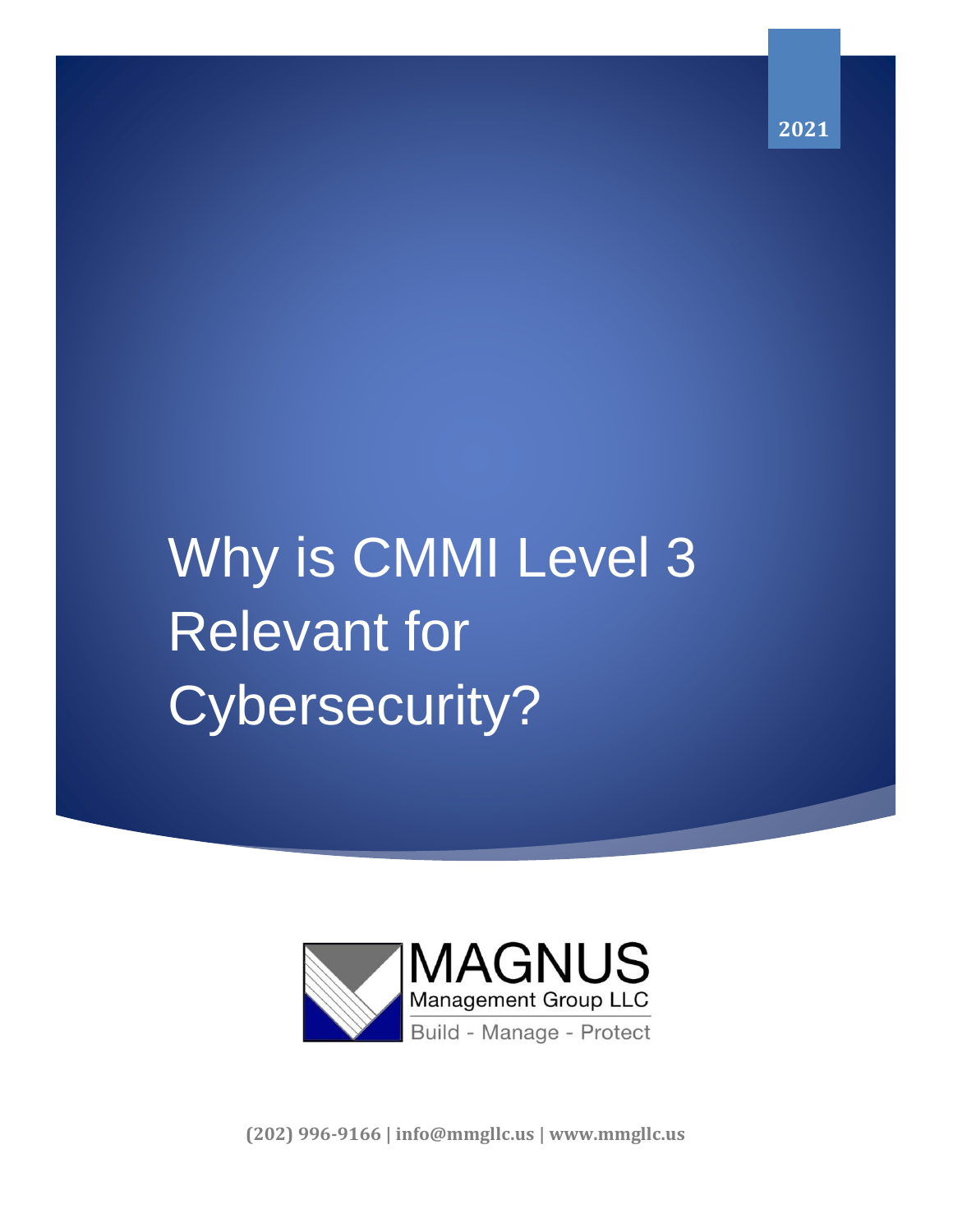



## Background

Maturity models have been around for more than three decades, as early as the 1980s. The original intent of the Capability Maturity Model (CMM) was to assess the United States Department of Defense (D.O.D.) contractors' processes. The success of the software projects was measured using the CMM measurements. Higher maturity scores were equivalent to better processes. Higher scores also meant that the contractors used established and reputable processes and best practices for software design, development and quality assurance.

The context in which the term 'maturity' was used had special significance. It was used in reference to specific aspects of the assessment, where the level of organization and optimization of each operation could range from ad hoc to formal. Because CMM's initial focus was particularly aimed at improving the software development process, its scope and application was very limited. For this reason, the Software Engineering Institute (SEI) at Carnegie Mellon University revised it. It then became known as the Capability Maturity Model Integration (CMMI). This new framework superseded the original CMM in scope.

The extended scope of CMMI now allows it to have a footprint in multiple disciplines. These include Information and Communication Technology (ICT), business process management, service management, civil engineering, manufacturing and cybersecurity.

# What is CMMI?

The Capability Maturity Model Integration (CMMI) is a framework that improves processes. It is also considered a measurement tool where an enterprise can benefit from its operation's effectiveness being measured to identify how improvements can be achieved over time.

Once the brainchild of the U.S. D.O.D., CMMI is now administered by the CMMI Institute. The institute itself was purchased in 2016 by the Information Systems and Control Association (ISACA). With CMMI now being housed by an international organization, it currently serves entities globally both in ICT service management and software engineering.

The main target enterprises for CMMI are those that supply government products or services. These entities are often asked to meet the minimum CMMI level 3 across their core delivery operations. There are five maturity levels in total with one being the least ideal state while 5 is the most ideal state of maturity. At level five an entity's operations are fully optimized across the business and managed under a continuous process improvement system. While it is the coveted state for organizations to be, level 3 is most attainable for organizations. It is also sufficient since it shows a level of maturity that requires the use of formal methods of design, development, testing and delivery.

#### [www.mmgllc.us](http://www.mmgllc.us/)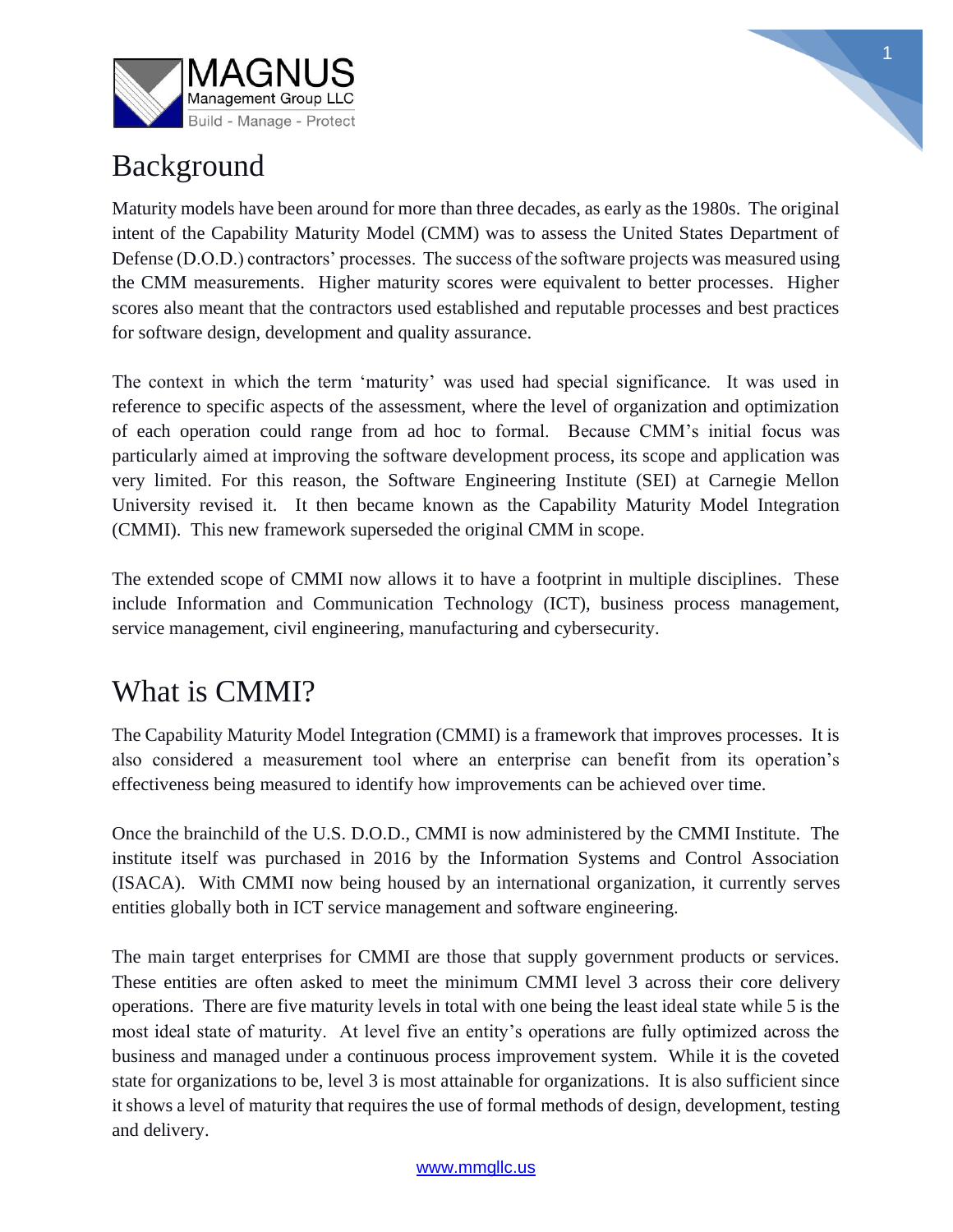

There are five maturity levels in the CMMI framework. They follow the original guideline of CMM. The five levels are:

- 1. **Initial**  The documentation process is localized and formal. General business procedures however, are somewhat ad hoc and undefined.
- 2. **Managed**  There is an agreed metrics that determines how processes are managed, but, there is nothing in place to assess its success or gather feedback. In essence, procedures are followed but there is no way to measure its efficacy nor is there any consistency in following a set procedure.
- 3. **Defined**  Standard business procedures are structured and thoroughly outlined. Operations are broken down into detailed processes, work instructions and artifacts that are used to record process outputs.
- 4. **Quantitatively Managed** Process governance committee is employed to gather measurements from each operation. This information is then analyzed, and a success report is issued.
- 5. **Optimizing** An established process management system is in place. It focuses on process improvement and disciplined optimization. A team of business analysts are employed to measure and assess the entire business operation for gaps and possible opportunities for improvement.

Ideally companies should strive to attain level five, however this may not always be practical because of the effort and resources that are involved. It is for this reason organizations are encouraged to attain level 3. While maturity level 3 is not the optimized state, it does provide the level of confidence that the organization is striving to optimize its business processes.

# Crosswalk between CMMI to CMMC

The purpose of this white paper is to explain why CMMI level 3 is relevant for Cybersecurity. To achieve this a crosswalk between CMMI and CMMC must be established. To begin with, we need to first understand the relationship between the two. The U.S. Department of Defense has taken a keen interest in process maturity, so it's no surprise they have released their own approach to cybersecurity maturity in the Cybersecurity Maturity Model Certification (CMMC) Framework.

Like CMMI, CMMC also has five levels of certification that measures the maturity of cyber processes. Identical to CMMI, the levels run from Initial through to Optimized, except that CMMC levels are specific to cybersecurity. The five levels rank progressively with the next succeeding tier developing from the previous one with specific technical requirements. Its processes are broken down into 17 distinct security domains that are akin to the NIST Cyber security Framework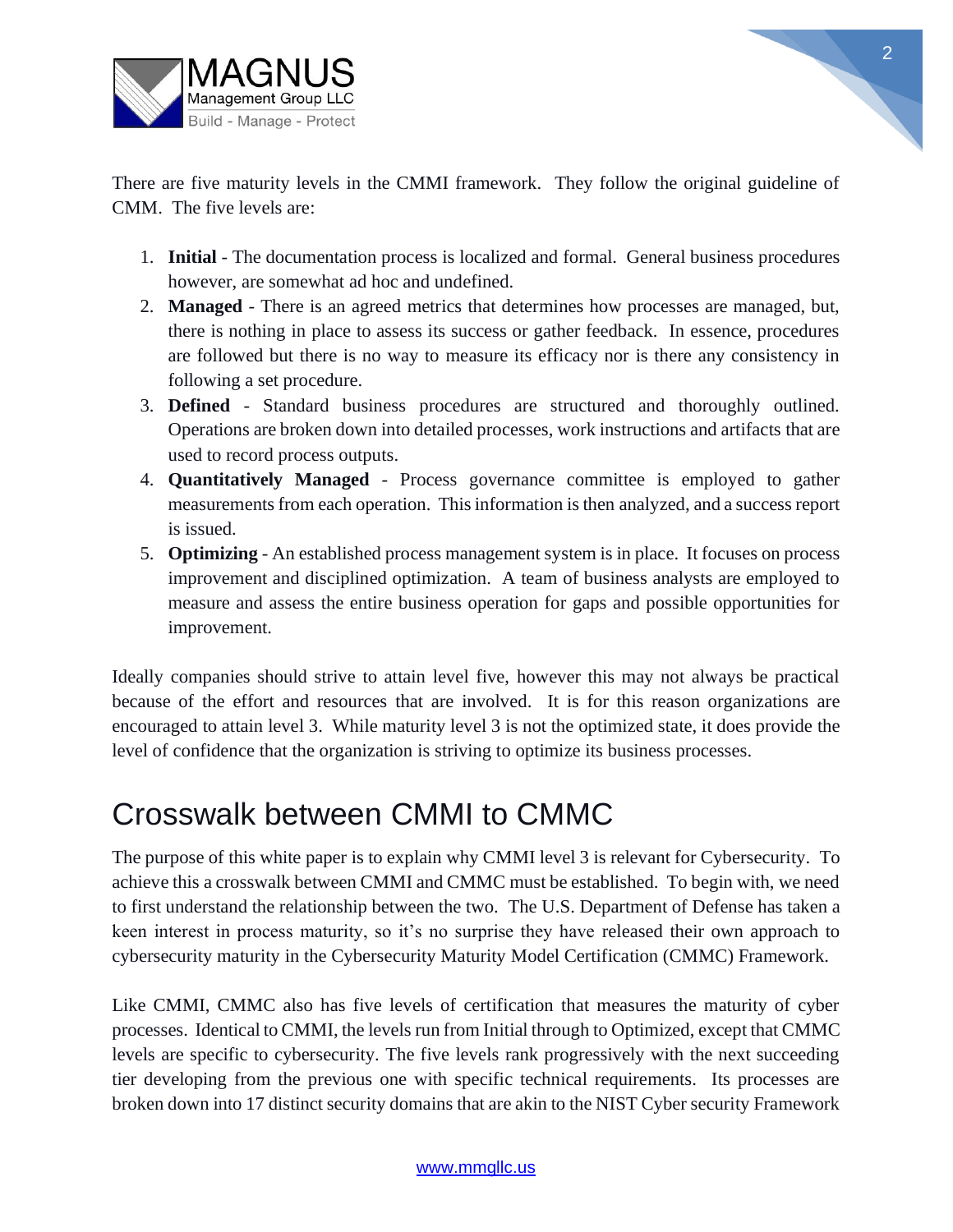

(CSF). As such, CMMC can be used alongside the CSF to design, build, deliver and operate an optimized and continually progressive security program.

The CMMC levels are defined as follows:

- 1. **Level 1**: Basic cyber hygiene practices are to be performed. This includes ensuring that employees regularly change their passwords and software antivirus is used.
- 2. **Level 2**: Intermediary cyber hygiene practices should be documented, practiced and used in the process of protecting Controlled Unclassified Information (CUI) through the implementation of NIST 800-171 revised (r)1 security requirements.
- 3. **Level 3**: Good cyber hygiene practices are implemented using institutionalized management procedures. The process is used to safeguard CUI, this includes all the NIST 800-171 r1 security requirements and any other related standards.
- 4. **Level 4**: Processes for evaluating and measuring the effectiveness of practices that detect and respond to changing strategies, methods, and procedures of Advanced Persistent Threats (APT) are implemented. Additional enhanced practices are also performed to detect APTs' tactics.
- 5. **Level 5**: The best and most reputable standards are implemented and optimized to provide the most sophisticated capabilities to detect and respond to APTs. Additional enhanced practices are also performed to detect APTs' methods and counter their tactics.

As shown from the CMMC model, the continuum follows a similar blueprint as the CMMI model. In fact, both models draw from the same domain source and are almost identical in some respects. The only difference with CMMC is that it is specifically tailored for cybersecurity.

To complete the crosswalk between CMMI and CMMC we will examine the similarities they share at each level:

- **Level 5: Nearly exact matches are:**
	- Configuration management
	- Risk management
	- Incident Response
		- Incident Response and Prevention, Causal Analysis Resolution, Verification and Validation

#### ● **Level 4: Very Close Match**

- Audit and Accountability
	- Process Quality Assurance

#### [www.mmgllc.us](http://www.mmgllc.us/)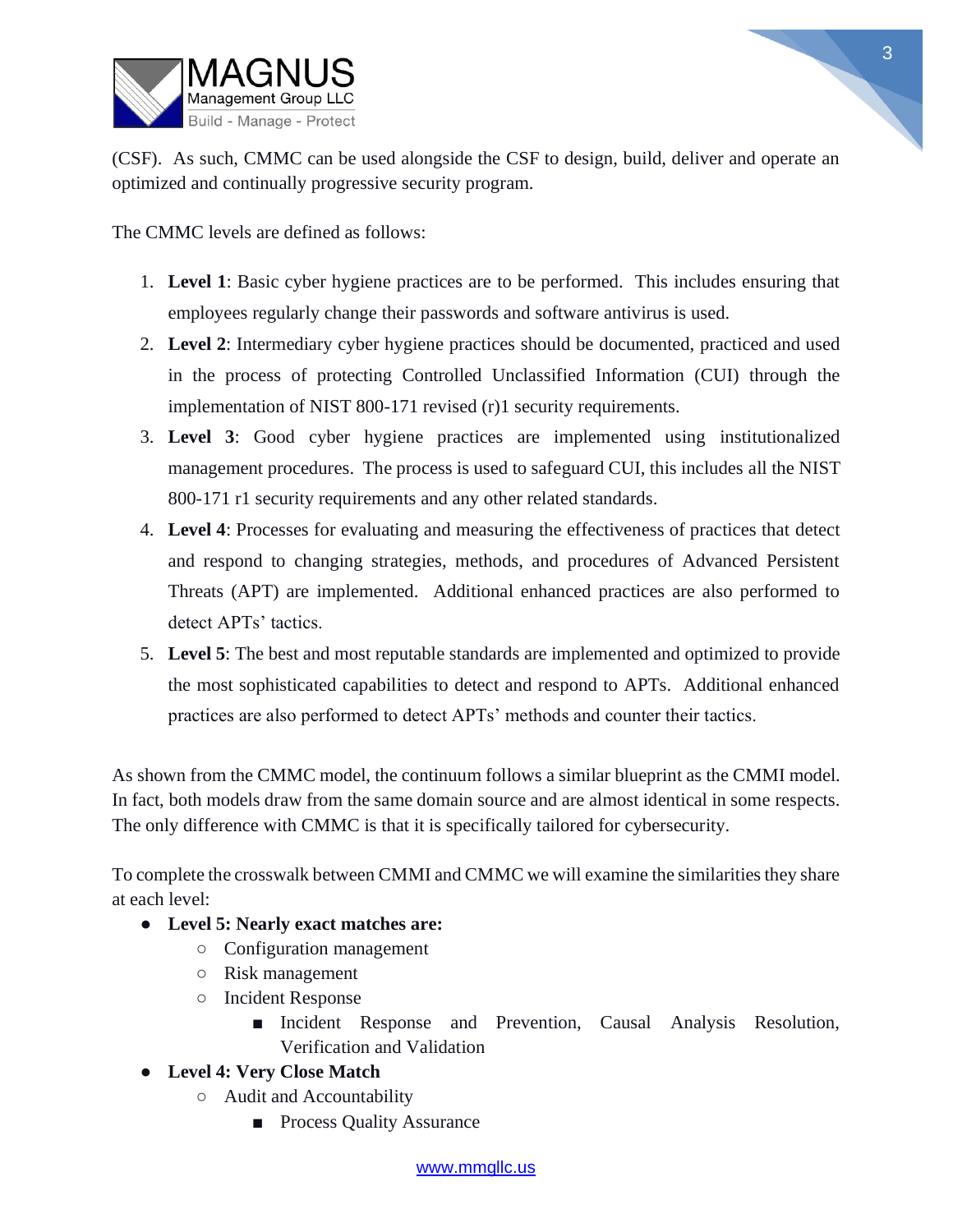



- Configuration Management
- Recovery
- Awareness and Training (Organizational Training)

#### ● **Level 3: Partial Match**

- Media Protection (Configuration Management)
- Identification and Authentication (Configuration Management)
- Access Control (Configuration Management, Monitor and Control)
- Asset Management
	- Configuration Management
	- Monitor and Control
	- Process Asset Development

There is very little resemblance at levels 2 and 1 with level 2 showing a vague match and level one showing no match at all.

## CMMI Version 2 - Security and Safety

The introduction of CMMI v2 has shown that the maturity model has moved away from the general capability models and taken on a more cybersecurity flavor. ISACA's new CMMI Model details all the best practices for thoroughly defining security and safety methods, approaches, actions and tasks necessary to safeguard an enterprise's entire ecosystem, including data, personnel and resources.

This version has new content, namely: Capability Area (CA) and Managed Security and Safety (MSS). CA is about the evaluation and identification of safety and security constraints and needs. It also includes planning and prioritizing the best approaches to tackle those needs and constraints. Most importantly, it involves responding to and preventing harmful events and incidents and protecting and defending against safety incidents and security threats and vulnerabilities.

MSS on the other hand describes the capability organizations need to:

- **Prepare:** Define the appropriate approach for organizational readiness and preparedness to tackle safety security requirements and limitations.
- **Investigate:** Examine, research, and learn from past security incidents and experiences
- **Monitor:** Discover and counter any event or incidents that can cause harm to the enterprise. Additionally, to find solutions to potential events on a consistent basis.
- **Protect and Defend:** Implement preventative measures against present and future potentially harmful events on the enterprise. To execute measures that will either avoid or minimize harmful threats on the entity.

#### [www.mmgllc.us](http://www.mmgllc.us/)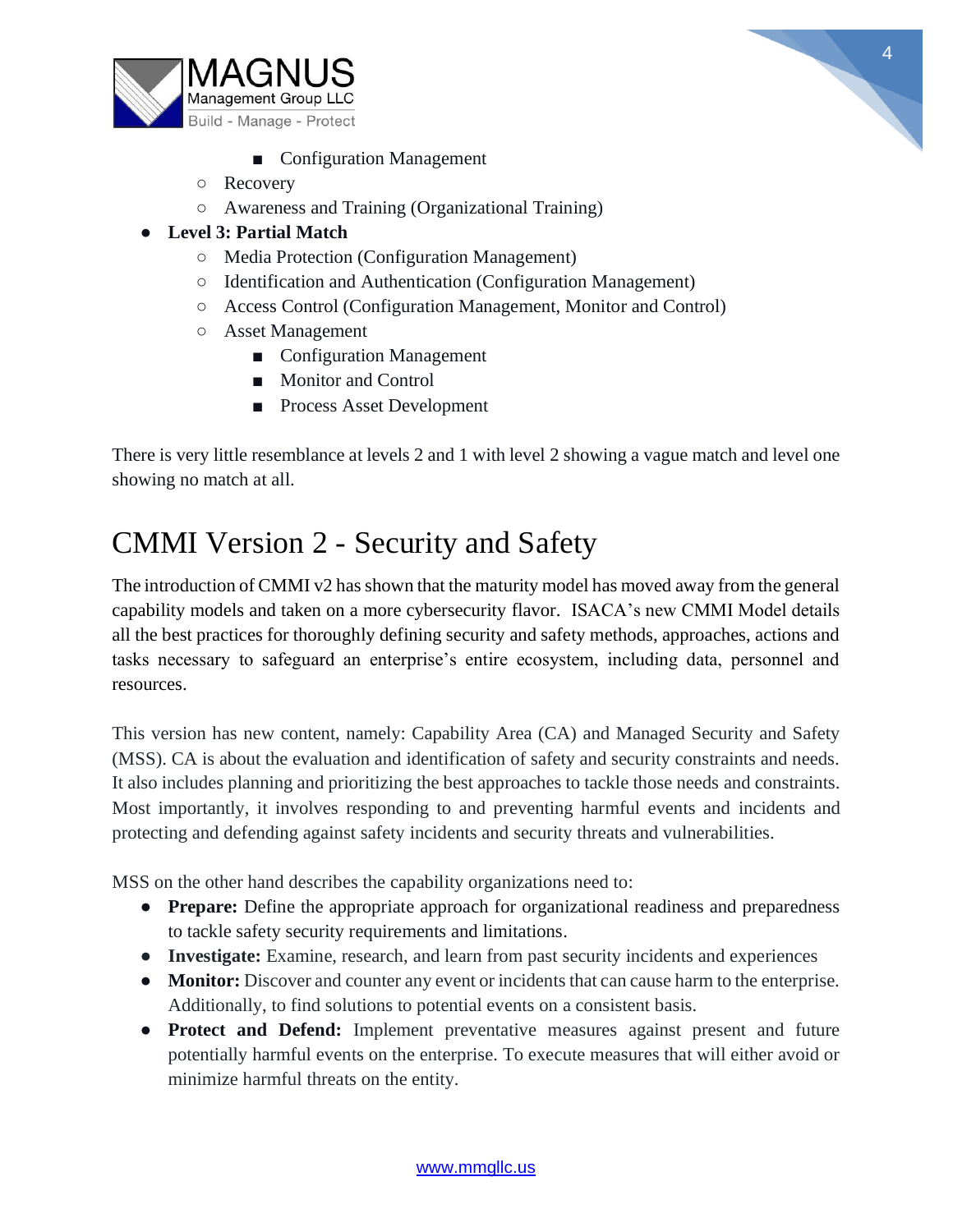

- **Preempt and Prevent:** Perform advanced security analysis to forecast and avoid threats, vulnerabilities, schemes, activities caused by personnel, systems or processes (both internal and external) that may be harmful to the enterprise.
- **Review and Evaluate:** Discern the effectiveness of safety and security measures implemented and make improvements.

Since Cybersecurity practices have become a central part of an enterprise's maturity, CMMI V2 now guides companies towards that end (Cybersecurity Maturity). For example, managing Security Threat and Vulnerability is a central theme in cybersecurity and is now one of the new practice areas of CMMI. It includes a holistic and systematic approach for addressing security threats and vulnerabilities for an organization, project or work effort to select which threats and vulnerabilities are the most critical to tackle, given the possible risk and impact to the enterprise's mission.

# Why is CMMI Level 3 Relevant for Cybersecurity?

As alluded to earlier, CMMI Level 3 is one of the five maturity levels in the CMMI. of significance, most companies working with CMMI today are at this maturity level. Known as the "Defined" level, it is achieved when an enterprise successfully completes a SCAMPI A appraisal (Standard CMMI Appraisal Method for Process Improvement). Attaining this level says three things about your company:

- 1. Your processes and quality are at par with the globally accepted standards and nomenclatures
- 2. You are more proactive than reactive in tackling risks and
- 3. You have operated abiding by the process guideline that gives guidance for your procedures.

Another significance of attaining CMMI Level 3 is showing that your organization is cybersecurity compliant. Earlier in this paper the comparison was made with CMMC. It was established that both share close relations. CMMI Level 3 in particular, though not as identical as levels 4 and 5, shares similarities with its CMMC equivalent in three areas, namely: Media Protection, Access Control, Identification and Authentication. Of notable interest, all three areas are from the NIST 800-53 Control Families.

### Media Protection

Media Protection is primarily focused on the security of media storage. This includes who can access the stored content, how transportation is controlled, and the safe use of storage devices. Some of the key points addressed in this family are: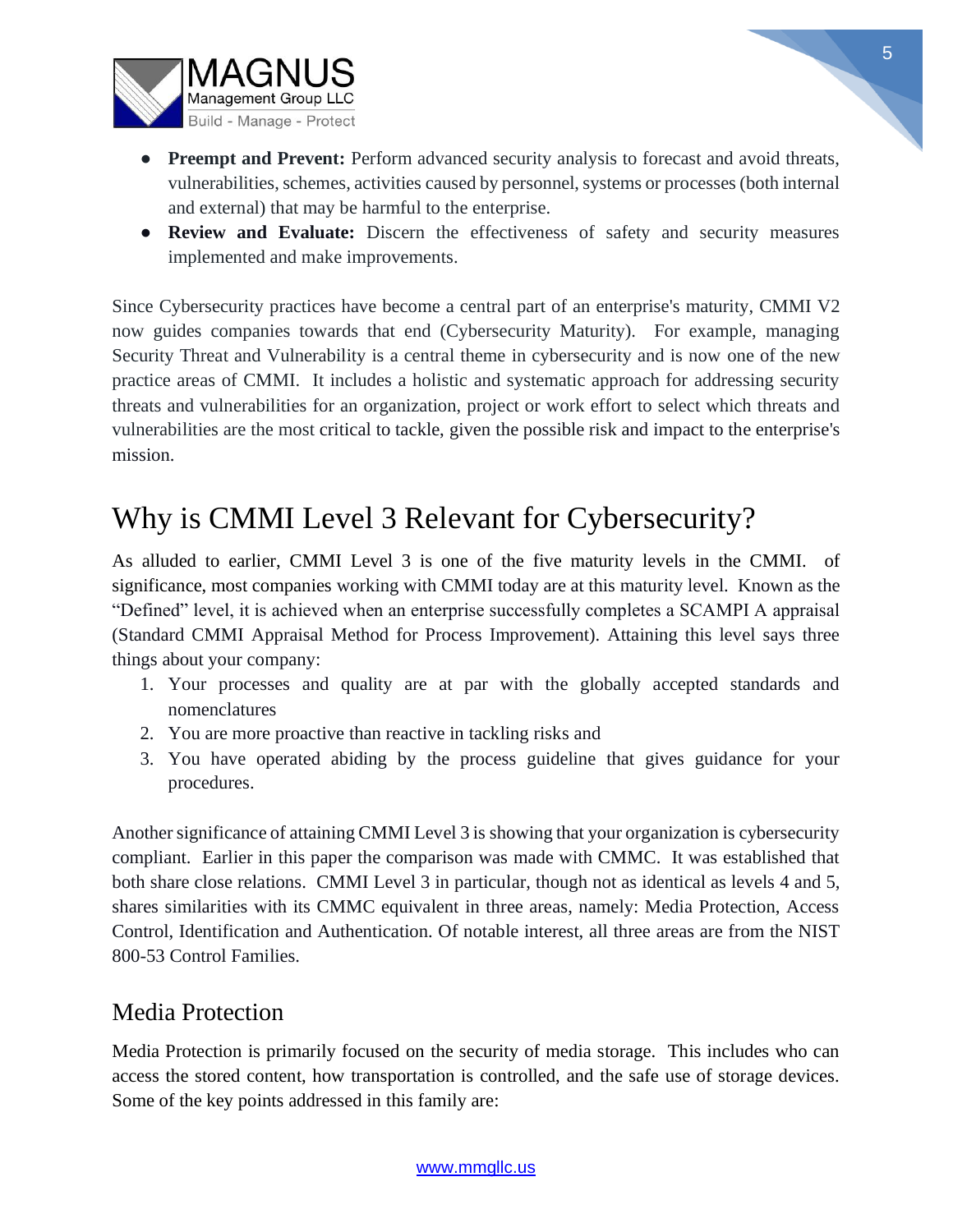

- **Securely store paper and digital content** Both digital media content and printed material are to be securely kept in restricted and protected areas. Examples of such secured areas include a cabinet that requires a physical lock (this in the case of printed material) or a secure server (in the case of digital media).
- **Restrict access to protected information to authorized users** Only authorized users should be allowed access to company systems. As it relates to access to physical storage areas, coded keypads, key cards, keys or other forms of locks should be installed to restrict the free movement in and out of these areas. Concerning digital storage areas, two-factor authentication should be enforced.
- **The sharing and transporting of protected data should be managed** Content deemed as secure should be protected, as such, only authorized devices and personnel should be allowed to transport protected data. The media that once stored protected data must be properly destroyed to avoid accidental data leakage.
- **Strict restrictions should be enforced on the use of portable devices** Only known and identifiable authorized users should be allowed to use portable devices to access company systems.

### Access Control

Access Control addresses the matter of authorized access to entity controls. Access should be restricted to only trusted users and devices. Access control deals with the following matters:

- **Restrict system access to authorized users** To begin with, authorized users usually belong to the entity as employee or contractor. They are assigned roles, groups and accounts. Any user outside of an assigned account login credential is not allowed to access the system.
- **Access is tailored to job roles and duties** System roles and permissions should be assigned based on the job requirement of the employee. For example, only financial personnel should be able to access budget workbooks and therefore access to these files would be denied for other job roles.
- **Restrict access to admin functions** Assign edit or modify permissions only to those authorized users who make the changes. As it relates to view permissions, this may be shared with others as the need arises.
- **Control remote access to your systems** Establish requirements and restrictions for remote access including the levels of access that are permitted to authorized users while they are using remote access.
- **Control wireless and mobile device access to your systems** Establish wireless and mobile device guidelines and restrictions. Ensure using verification methods that only trusted devices are operated by authorized users.